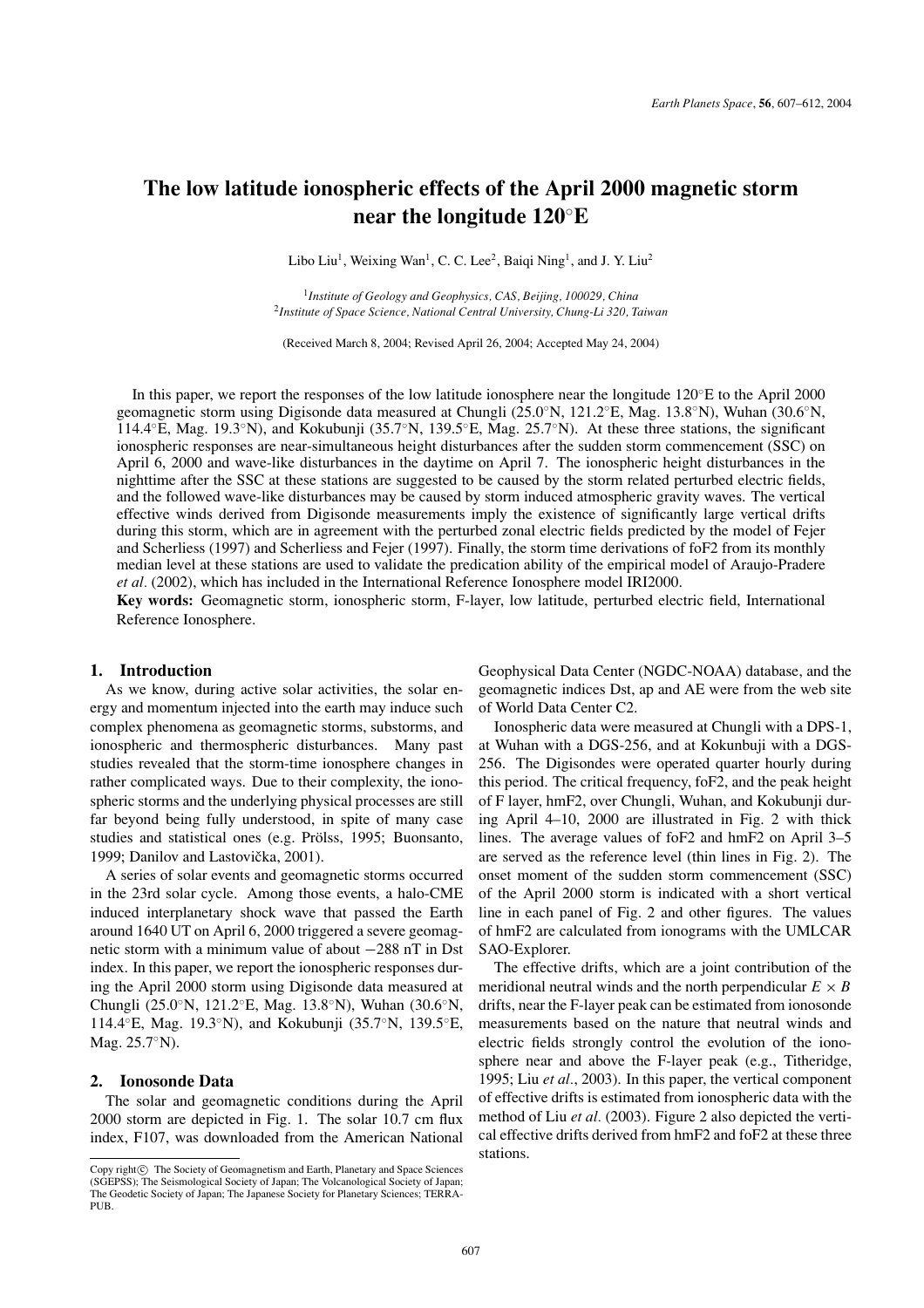

Fig. 1. The solar 10.7 cm flux index, F107, and the geomagnetic indices Dst, ap and AE during April 1–10, 2000. The geomagnetic indices are downloaded from the web site of World Data Center C2 and F107 from the American National Geophysical Data Center (NGDC-NOAA) database.

## **3. Ionospheric Responses**

Figure 3 shows the deviation of foF2 and hmF2 on April 6–10 from the reference level at these three stations. Shortly after the SSC onset on April 6, 2000, the ionosphere was characterized by significant height disturbances. These height disturbances were frequently occurred in the night time during storms (e.g., Reddy and Nishida, 1992). Compared with the reference levels, the peak height of the F-layer is near simultaneously decreasingly deviated and then rapid and large lift at these stations (Fig. 3). The similar feature can also be clearly found in the minimum virtual height of the F-layer, h F, at these three stations. (Figure does not present here.)

The low latitude ionosphere is very sensitive to zonal electric fields. Ionospheric electrodynamics studies have identified the occurrence of large scale disturbed electric fields during and after geomagnetically perturbed times. There are two kinds of large scale disturbed electric fields (Fejer and Scherliess, 1997; Scherliess and Fejer, 1997; Fejer, 2002) at the equatorial region and low latitudes. Disturbed electric fields at high latitude can promptly penetrate to equatorial and low latitudes with timescales of about an hour (Scherliess and Fejer, 1997; Richmond and Lu, 2000), and the corresponding drifts are called as the prompt-penetration drifts. In addition to these perturbations, another kind of electric field perturbations is associated with ionospheric disturbance dynamo effects, which appear later and last longer.

Figure 4 illustrates the total equatorial perturbed drifts and

the component due to the prompt penetration effect on April 6–8, which were predicted by the model of Fejer and Scherliess (1997) and Scherliess and Fejer (1997) using AE index shown in Fig. 1. At equatorial region and low latitudes near the longitude 120◦E, the model predicted drifts exhibit large perturbations shortly after the SSC, which are mainly contributed from the prompt penetration effect (Fig. 4). The predicted disturbed drifts are downward first and then gradually turn upwards. It should be pointed out that, the condition of electric fields penetrate from high latitudes to lower latitudes is met, because an IMF Bz southward turning during this time was detected by the WIND satellite (CDAWeb). In addition to these perturbations, due to enhanced energy and momentum deposition into the high latitude ionosphere, the disturbance dynamo will significantly contribute the perturbed electric fields some hours after the SSC, and take effect again about twenty hours later (Fejer, 2002). Those features are also consistent with the derived vertical effective winds at these low latitude stations (Fig. 2). Thus it also reflects the ability to capture the physics of the April 2000 storm by the model of Fejer and Scherliess (1997) and Scherliess and Fejer (1997). Thus, it may suggest that, after the SSC onset of the April 2000 storm, the  $E \times B$  plasma drifts of storm origin are the cause of the near simultaneity of height disturbances at these stations.

Figure 5 illustrates the ratio of foF2 (daily values to their monthly median ones) measured and predicted by the STORM model (Araujo-Pradere *et al.*, 2002) using ap index.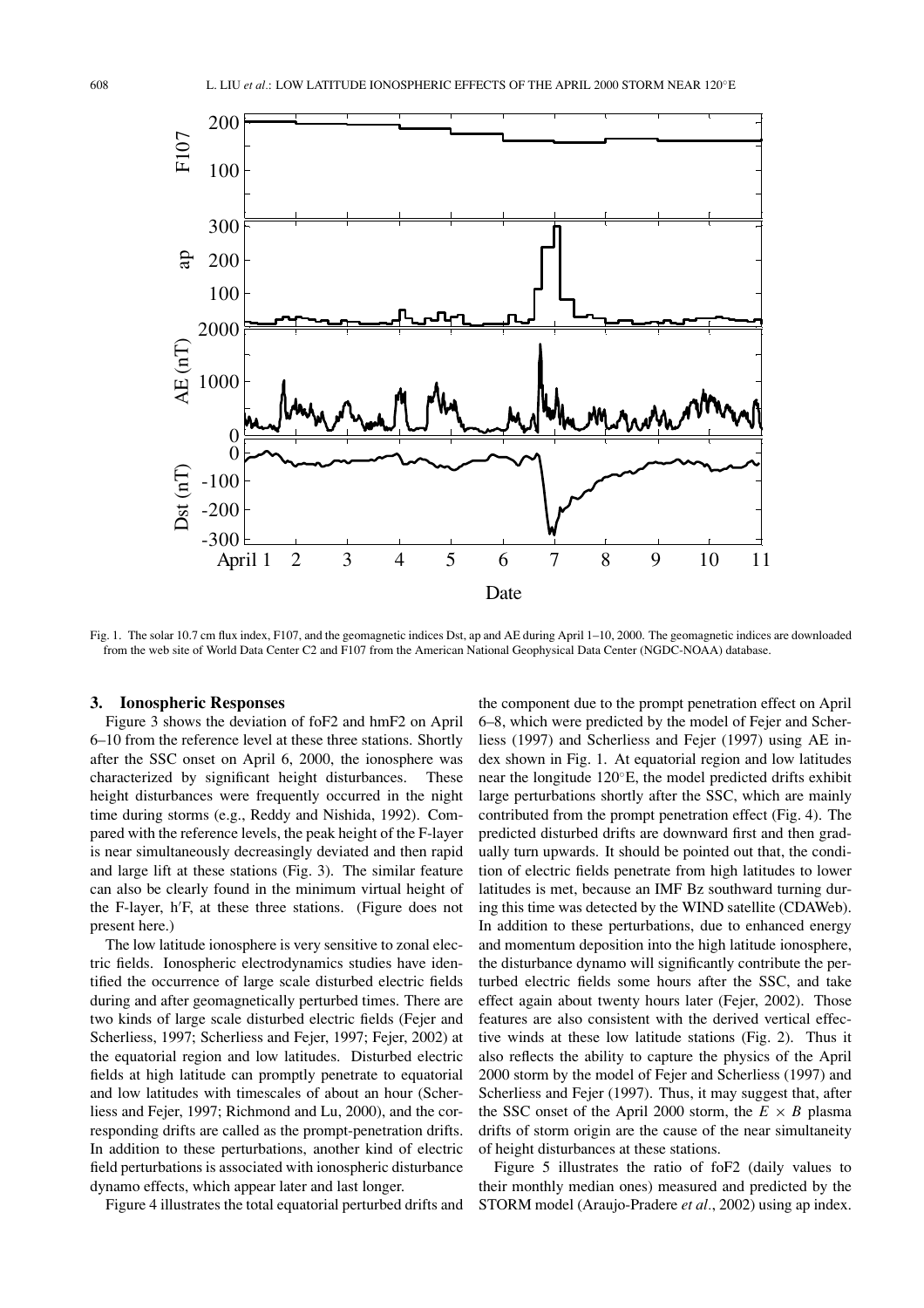

Fig. 2. foF2, hmF2 and W (vertical effective drifts) over Chungli, Wuhan and Kokubunji during April 4–10, 2000 (thick line) and reference level (average of April 3–5, thin line), respectively. The short vertical lines indicate the onset moment of the SSC.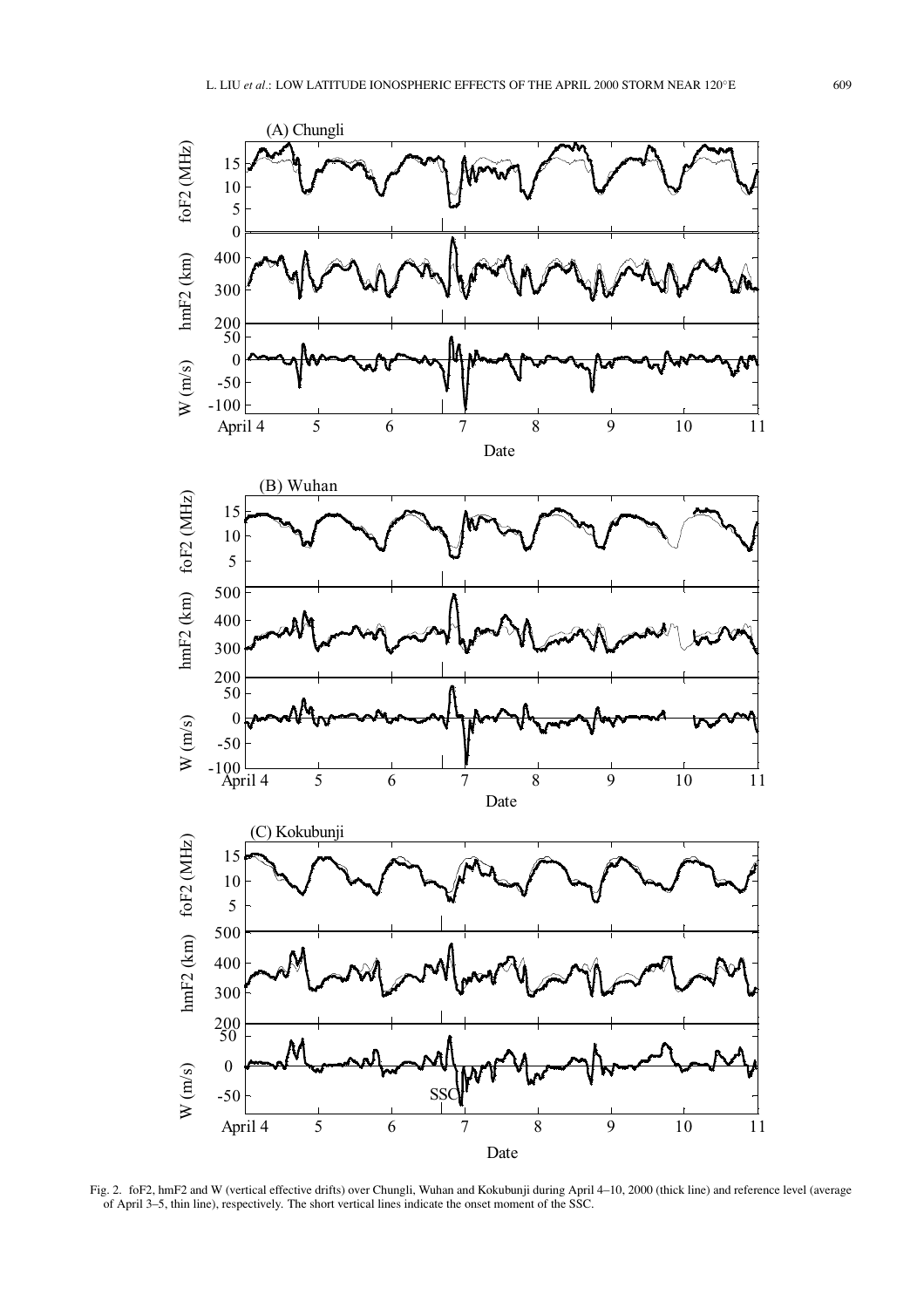

Fig. 3. The deviation of foF2 (left) and hmF2 (right) from a reference level (average of April 3–5) at Kokubunji, Wuhan and Chungli during April 6–10, 2000. The short vertical lines indicate the onset moment of the SSC.



Fig. 4. The total perturbed vertical drifts and prompt penetration drifts during April 6–8, 2000. These are predicted by the storm-time drift model of Fejer and Scherliess (1997) and Scherliess and Fejer (1997) using the AE indexes shown in Fig. 1.

Positive deviations from the reference level are already occurred in foF2 at Wuhan and Chungli several hours before the SSC, but it is not observed at Kokubunji. After the SSC, the deviations of foF2 are negative at Kokubunji, and it also gradually turn to negative at Wuhan and Chungli. In the daytime of April 7, the most significant feature is depleted foF2 with wave-like disturbances (Fig. 2) at these stations. foF2 depletes about  $-2$  to  $-4$  MHz throughout the day at those stations, besides an enhancement (about 2–3

MHz) peaked at 00:00–00:30 UT over Wuhan and Chungli for about one hour or two.

On April 7, after the anomalous height lift, the peak height of F layer also oscillates and becomes lower gradually than the reference level at Chungli, but hmF2 still remains high level at Wuhan and Kokubunji. On April 8–9, an interesting feature is the F2 layer moves to a much lower level, especially at Wuhan and Kokubunji. In contrast, the ionosphere is generally at its positive phase at Wuhan and Chungli and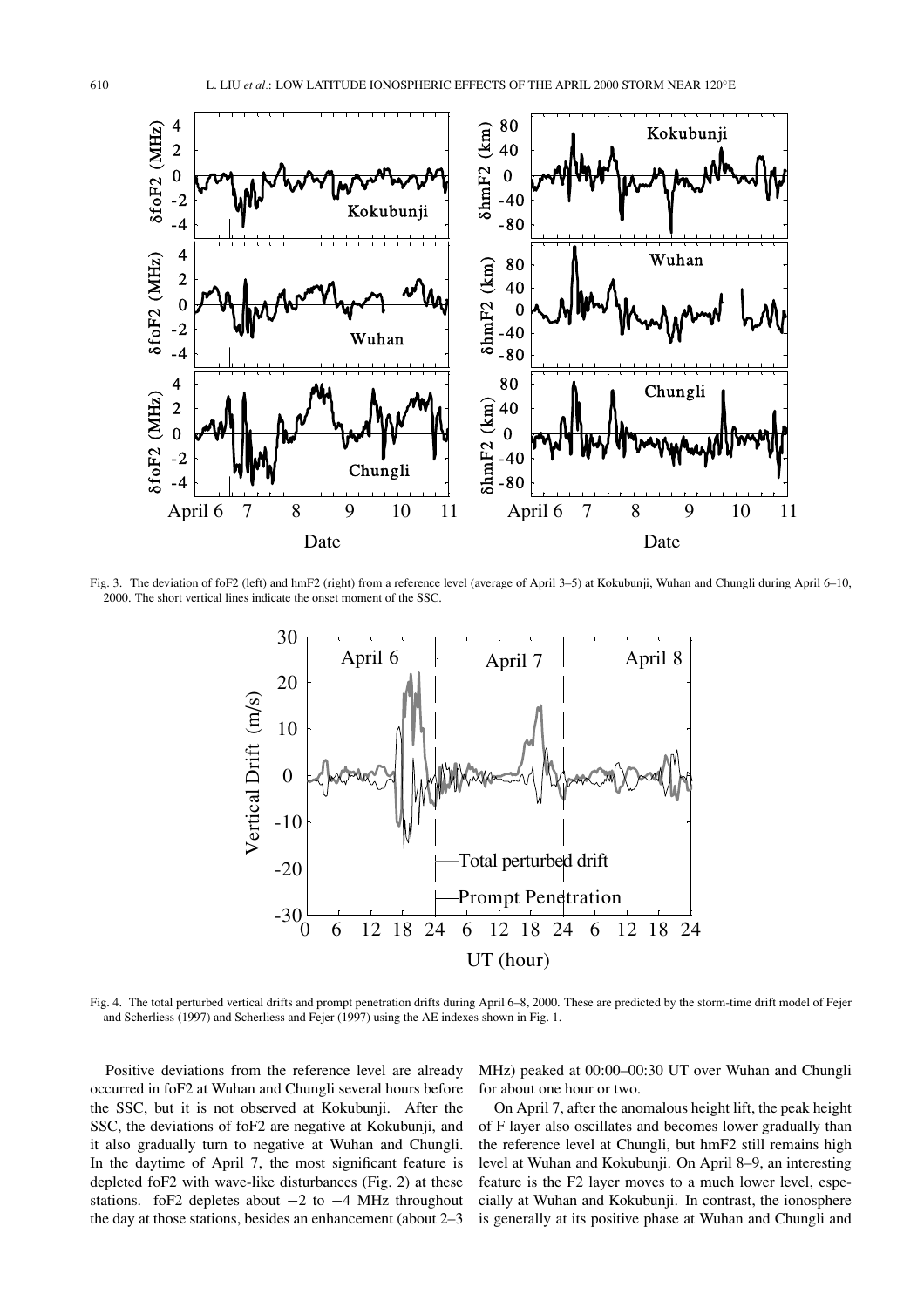

Fig. 5. The foF2 ratio (the ratio of foF2 to their monthly median ones) during April 4–10, 2000 observed at Wuhan and Kokubunji and predicted by the STORM model (Araujo-Pradere *et al.*, 2002) using ap index shown in Fig. 1.

Kokubunji SSC **Wuhan** SSC

negative phase at Kokubunji, and the deviations of foF2 are largest at Chungli. An anomalous enhancement of equatorial anomaly on April 8 can also be found in the GPS-TEC observed with a GPS network near this longitude (Wan *et al.*, Very intense ionospheric storms observed with a GPS network, manuscript submitted to Adv. Space Res., 2002).

April 4 5 6 7 8 9 10

Date

### **4. Discussion and Summary**

0.6

0.8

1.0

foF2 Ratio

oF<sub>2</sub> Ratio

1.2

In this work, Digisonde data at three stations near the longitude 120◦E illustrates that the responses of low latitude ionosphere to the April 2000 severe storm are rather complicated. The responses to this storm at these stations are summarized as follows:

After the SSC onset, near simultaneous, significant height disturbances are observed at these stations. The significant height disturbances lasted for about 2 hours or longer. During the height lift, there is a foF2 depression as compared to the median or the pre-storm levels. After the anomalous height lift, the most significant feature of foF2 and hmF2 is wave-like disturbances. At Kokubunji, foF2 is a negative storm in general. At Wuhan and Chungli, the temporal behavior of foF2 consists of positive and negative phases, and the deviations are larger at Chungli. At Wuhan and Chungli, besides a positive phase peak at 00:00–00:30 UT, the change of foF2 on April 7 is generally negative. It should be noted that the equatorial anomaly tends to be more pronounced on April 8 and later days, and the ionosphere was at its positive phase.

The initial short positive phase before the SSC and the negative phase after the SSC on April 6 seem to be dynamically controlled, because the composition disturbances should propagate to these stations much later (Prölss, 1995). A very important factor influencing the F2 layer (Danilov and Lastovička, 2001) is the vertical plasma drift, which is caused by horizontal thermospheric circulation and electric fields. The effective drifts from ionospheric measurements and the behavior of hmF2 at these stations are well consistent with those predicted by the model of Fejer and Scherliess (1997) and Scherliess and Fejer (1997), which suggests

that the penetration drifts and followed disturbed dynamo drifts may be the cause of the near simultaneous height disturbances. The followed wave-like disturbances have been investigated by Lee *et al.* (2002) and attributed to the effect of TADs propagation which originates in the energy and momentum deposition at high latitudes.

April 4 5 6 7 8 9 10 1

Date

At middle latitudes, a possible explanation often assumes that positive ionospheric storms are caused by TADs and meridional winds, and negative ionospheric storms by changes in the neutral gas composition (Prölss, 1995). Mechanisms responsible for the disturbances on April 8 should explain the negative deviation in hmF2 and enhanced foF2 at Wuhan and Chungli. One possibility is the ceasing of meridional wind-induced perturbations or enhanced poleward winds. Equatorward winds will oppose the poleward transport of ionization along the magnetic fields lines. Opposite situation can well explain the ionospheric changes on April 8. But a confirmation of what causes enhanced equatorial fountain effects and height decrease during this storm is still lacking.

This storm also provides a good opportunity to verify the ability of empirical models. For this storm, the perturbed electric fields, or vertical drifts (Fig. 4), predicted by the model of Fejer and Scherliess (1997) and Scherliess and Fejer (1997), are well consistent with the behavior of hmF2 at low latitudes near 120◦E. As for the STORM model (Araujo-Pradere *et al.*, 2001), it captures the general direction of foF2 negative change, but the TID-like disturbances on April 7 and positive phases on April 8 are not found from its predictions. And the negative phase after the SSC is also missed by the model. It should be mentioned that the low latitude ionosphere exists large day-to-day variations. So it is naturally hard to predict its behavior during storms, and there is also large ambiguity in choosing the reference level to determine the storm time variations. As the authors mentioned, the model predicts better at middle latitudes and in summer. The assumption of the model to the cause of the storm is the composition changes propagate from high latitudes to lower latitudes, which may be too simple and depart far away from

0.6